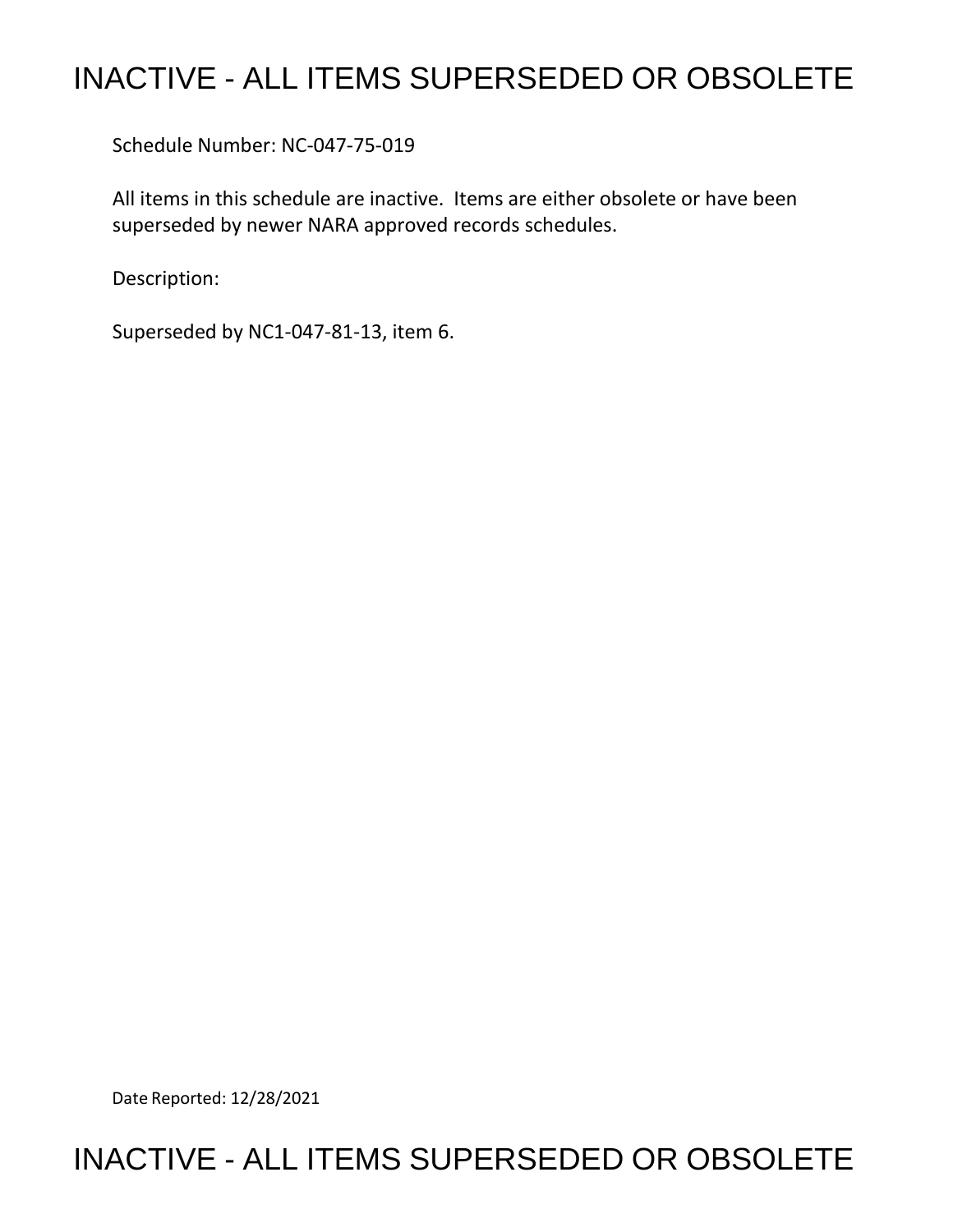| Standard Form No. 115                        |                                                                     |                       |                                                                                                                                                       |                                                                                                                                                                                                                                                                                                                                                                                                                                                                                                                                                                                                                                                                                                                                                                                                                                                                                                                                                                                                                                                                                                                                                                                                                                                                                                                                                                        |                                                                    |                                                                                                |                    |  |
|----------------------------------------------|---------------------------------------------------------------------|-----------------------|-------------------------------------------------------------------------------------------------------------------------------------------------------|------------------------------------------------------------------------------------------------------------------------------------------------------------------------------------------------------------------------------------------------------------------------------------------------------------------------------------------------------------------------------------------------------------------------------------------------------------------------------------------------------------------------------------------------------------------------------------------------------------------------------------------------------------------------------------------------------------------------------------------------------------------------------------------------------------------------------------------------------------------------------------------------------------------------------------------------------------------------------------------------------------------------------------------------------------------------------------------------------------------------------------------------------------------------------------------------------------------------------------------------------------------------------------------------------------------------------------------------------------------------|--------------------------------------------------------------------|------------------------------------------------------------------------------------------------|--------------------|--|
| Revised November 1951                        | Prescribed by General Services                                      | REQUEST FOR AUTHORITY |                                                                                                                                                       |                                                                                                                                                                                                                                                                                                                                                                                                                                                                                                                                                                                                                                                                                                                                                                                                                                                                                                                                                                                                                                                                                                                                                                                                                                                                                                                                                                        | <b>LEAVE BLANK</b>                                                 |                                                                                                |                    |  |
| Administration<br>GSA Reg. 3–IV–106          |                                                                     | TO DISPOSE OF RECORDS |                                                                                                                                                       |                                                                                                                                                                                                                                                                                                                                                                                                                                                                                                                                                                                                                                                                                                                                                                                                                                                                                                                                                                                                                                                                                                                                                                                                                                                                                                                                                                        | DATE RECEIVED                                                      | JOB NO.                                                                                        |                    |  |
| 115-103                                      |                                                                     |                       | (See Instructions on Reverse)                                                                                                                         | 96 4)                                                                                                                                                                                                                                                                                                                                                                                                                                                                                                                                                                                                                                                                                                                                                                                                                                                                                                                                                                                                                                                                                                                                                                                                                                                                                                                                                                  | <b>APR</b><br>9 1975                                               |                                                                                                |                    |  |
|                                              |                                                                     |                       | TO: GENERAL SERVICES ADMINISTRATION,                                                                                                                  |                                                                                                                                                                                                                                                                                                                                                                                                                                                                                                                                                                                                                                                                                                                                                                                                                                                                                                                                                                                                                                                                                                                                                                                                                                                                                                                                                                        | DATE APPROVED                                                      | $NC -$                                                                                         | $47 - 75 - 19$     |  |
|                                              |                                                                     |                       | NATIONAL ARCHIVES AND RECORDS SERVICE, WASHINGTON, D.C. 20408                                                                                         |                                                                                                                                                                                                                                                                                                                                                                                                                                                                                                                                                                                                                                                                                                                                                                                                                                                                                                                                                                                                                                                                                                                                                                                                                                                                                                                                                                        |                                                                    |                                                                                                |                    |  |
|                                              | 1 FROM (AGENCY OR ESTABLISHMENT)                                    |                       |                                                                                                                                                       |                                                                                                                                                                                                                                                                                                                                                                                                                                                                                                                                                                                                                                                                                                                                                                                                                                                                                                                                                                                                                                                                                                                                                                                                                                                                                                                                                                        |                                                                    | NOTIFICATION TO AGENCY                                                                         |                    |  |
| Department of Health, Education, and Welfare |                                                                     |                       |                                                                                                                                                       |                                                                                                                                                                                                                                                                                                                                                                                                                                                                                                                                                                                                                                                                                                                                                                                                                                                                                                                                                                                                                                                                                                                                                                                                                                                                                                                                                                        |                                                                    | In accordance with the provisions of 44 U S C.<br>3303a the disposal request, including amend- |                    |  |
| 2 MAJOR SUBDIVISION                          | Social Security Administration                                      |                       |                                                                                                                                                       |                                                                                                                                                                                                                                                                                                                                                                                                                                                                                                                                                                                                                                                                                                                                                                                                                                                                                                                                                                                                                                                                                                                                                                                                                                                                                                                                                                        | ments, is approved except for items that may                       |                                                                                                |                    |  |
| 3 MINOR SUBDIVISION                          |                                                                     |                       |                                                                                                                                                       |                                                                                                                                                                                                                                                                                                                                                                                                                                                                                                                                                                                                                                                                                                                                                                                                                                                                                                                                                                                                                                                                                                                                                                                                                                                                                                                                                                        | be stamped "disposal not approved" or<br>"withdrawn" in column 10. |                                                                                                |                    |  |
|                                              | Office of Management and Administration                             |                       |                                                                                                                                                       |                                                                                                                                                                                                                                                                                                                                                                                                                                                                                                                                                                                                                                                                                                                                                                                                                                                                                                                                                                                                                                                                                                                                                                                                                                                                                                                                                                        |                                                                    |                                                                                                |                    |  |
| 4. NAME OF PERSON WITH WHOM TO CONFER        |                                                                     |                       |                                                                                                                                                       | 5. TEL EXT.                                                                                                                                                                                                                                                                                                                                                                                                                                                                                                                                                                                                                                                                                                                                                                                                                                                                                                                                                                                                                                                                                                                                                                                                                                                                                                                                                            |                                                                    |                                                                                                |                    |  |
| George S. Yamamura                           |                                                                     |                       | 45770                                                                                                                                                 |                                                                                                                                                                                                                                                                                                                                                                                                                                                                                                                                                                                                                                                                                                                                                                                                                                                                                                                                                                                                                                                                                                                                                                                                                                                                                                                                                                        |                                                                    |                                                                                                |                    |  |
|                                              | 6. CERTIFICATE OF AGENCY REPRESENTATIVE                             |                       |                                                                                                                                                       |                                                                                                                                                                                                                                                                                                                                                                                                                                                                                                                                                                                                                                                                                                                                                                                                                                                                                                                                                                                                                                                                                                                                                                                                                                                                                                                                                                        |                                                                    |                                                                                                |                    |  |
|                                              |                                                                     |                       |                                                                                                                                                       | I hereby certify that I am authorized to act for the head of this agency in matters pertaining to the disposal of records, and that the records described in this list or                                                                                                                                                                                                                                                                                                                                                                                                                                                                                                                                                                                                                                                                                                                                                                                                                                                                                                                                                                                                                                                                                                                                                                                              |                                                                    |                                                                                                |                    |  |
|                                              |                                                                     |                       | schedule of $\qquad \qquad$ pages are proposed for disposal for the reason indicated: ("X" only one)                                                  |                                                                                                                                                                                                                                                                                                                                                                                                                                                                                                                                                                                                                                                                                                                                                                                                                                                                                                                                                                                                                                                                                                                                                                                                                                                                                                                                                                        |                                                                    |                                                                                                |                    |  |
| A                                            | The records have<br>ceased to have suffi-<br>cient value to warrant | в                     | The records will cease to have sufficient value<br>to warrant further retention on the expiration<br>of the period of time indicated or on the occur- |                                                                                                                                                                                                                                                                                                                                                                                                                                                                                                                                                                                                                                                                                                                                                                                                                                                                                                                                                                                                                                                                                                                                                                                                                                                                                                                                                                        |                                                                    |                                                                                                |                    |  |
|                                              | further retention.                                                  |                       | rence of the eyent specified.                                                                                                                         |                                                                                                                                                                                                                                                                                                                                                                                                                                                                                                                                                                                                                                                                                                                                                                                                                                                                                                                                                                                                                                                                                                                                                                                                                                                                                                                                                                        |                                                                    |                                                                                                |                    |  |
|                                              |                                                                     |                       |                                                                                                                                                       |                                                                                                                                                                                                                                                                                                                                                                                                                                                                                                                                                                                                                                                                                                                                                                                                                                                                                                                                                                                                                                                                                                                                                                                                                                                                                                                                                                        |                                                                    |                                                                                                |                    |  |
| (Date)                                       |                                                                     |                       | (Signature of Agency Representative)                                                                                                                  |                                                                                                                                                                                                                                                                                                                                                                                                                                                                                                                                                                                                                                                                                                                                                                                                                                                                                                                                                                                                                                                                                                                                                                                                                                                                                                                                                                        |                                                                    | SSA Records Officer<br>(Title)                                                                 |                    |  |
|                                              |                                                                     |                       |                                                                                                                                                       |                                                                                                                                                                                                                                                                                                                                                                                                                                                                                                                                                                                                                                                                                                                                                                                                                                                                                                                                                                                                                                                                                                                                                                                                                                                                                                                                                                        |                                                                    |                                                                                                |                    |  |
| 7.<br><b>ITEM NO</b>                         |                                                                     |                       | DESCRIPTION OF ITEM<br>(WITH INCLUSIVE DATES OR RETENTION PERIODS)                                                                                    |                                                                                                                                                                                                                                                                                                                                                                                                                                                                                                                                                                                                                                                                                                                                                                                                                                                                                                                                                                                                                                                                                                                                                                                                                                                                                                                                                                        |                                                                    | 9<br>SAMPLE OR                                                                                 | 10<br>ACTION TAKEN |  |
|                                              |                                                                     |                       |                                                                                                                                                       |                                                                                                                                                                                                                                                                                                                                                                                                                                                                                                                                                                                                                                                                                                                                                                                                                                                                                                                                                                                                                                                                                                                                                                                                                                                                                                                                                                        |                                                                    | JOB NO.                                                                                        |                    |  |
|                                              | Α.                                                                  | determination.        | Administrative Claims Case Files                                                                                                                      | These files contain records relating to claims or<br>potential claims for damages or injury under the<br>Federal Tort Claims Act or the Federal Military<br>Personnel and Civilian Employees Claims Act. Included<br>are Standard Forms (SF) 95, Claim for Damage or Injury;<br>SF 91, Operator's Report of Motor Vehicle Accident;<br>SF 91A, Investigation Report of Motor Vehicle Accident:<br>SF 92, Supervisor's Report of Accident; SF 92A, Report<br>of Accident Other than Motor Vehicle; SF 94, Statement<br>of Witness; Optional Forms (OF) 26, Data Bearing on<br>Scope of Employment of Motor Vehicle Operator; Forms<br>HEW-66, Preliminary Notice of Occurrence of Accident;<br>HEW-462, Report of Damage or Loss; HEW-481, Employee<br>Claim for Loss or Damage to Personal Property; HEW-516,<br>Accident Report; or their equivalents. Also included<br>is supporting documentation, such as itemized<br>statements of property damage, medical reports, bills<br>for expenses incurred, and similar papers. Claims<br>involving less than \$1,000 are resolved initially by<br>the SSA Tort Claims Officer. Claims involving a<br>greater amount are initially resolved by the Department.<br>A claimant may request reconsideration of the initial<br>If dissatisfied with the reconsidera-<br>tion decision, the claimant may file a civil action. |                                                                    |                                                                                                |                    |  |
|                                              |                                                                     | ı.                    | Department.                                                                                                                                           | Retained Copies of Official Case Files<br>Destroy when case file is returned from the                                                                                                                                                                                                                                                                                                                                                                                                                                                                                                                                                                                                                                                                                                                                                                                                                                                                                                                                                                                                                                                                                                                                                                                                                                                                                  |                                                                    |                                                                                                | 'dency 5/          |  |
|                                              |                                                                     |                       |                                                                                                                                                       | Four copies, including original, to be submitted to the National Archives and Records Service                                                                                                                                                                                                                                                                                                                                                                                                                                                                                                                                                                                                                                                                                                                                                                                                                                                                                                                                                                                                                                                                                                                                                                                                                                                                          |                                                                    |                                                                                                |                    |  |

┃

Four copies, including original, to be submitted to the National Archives and Records Service